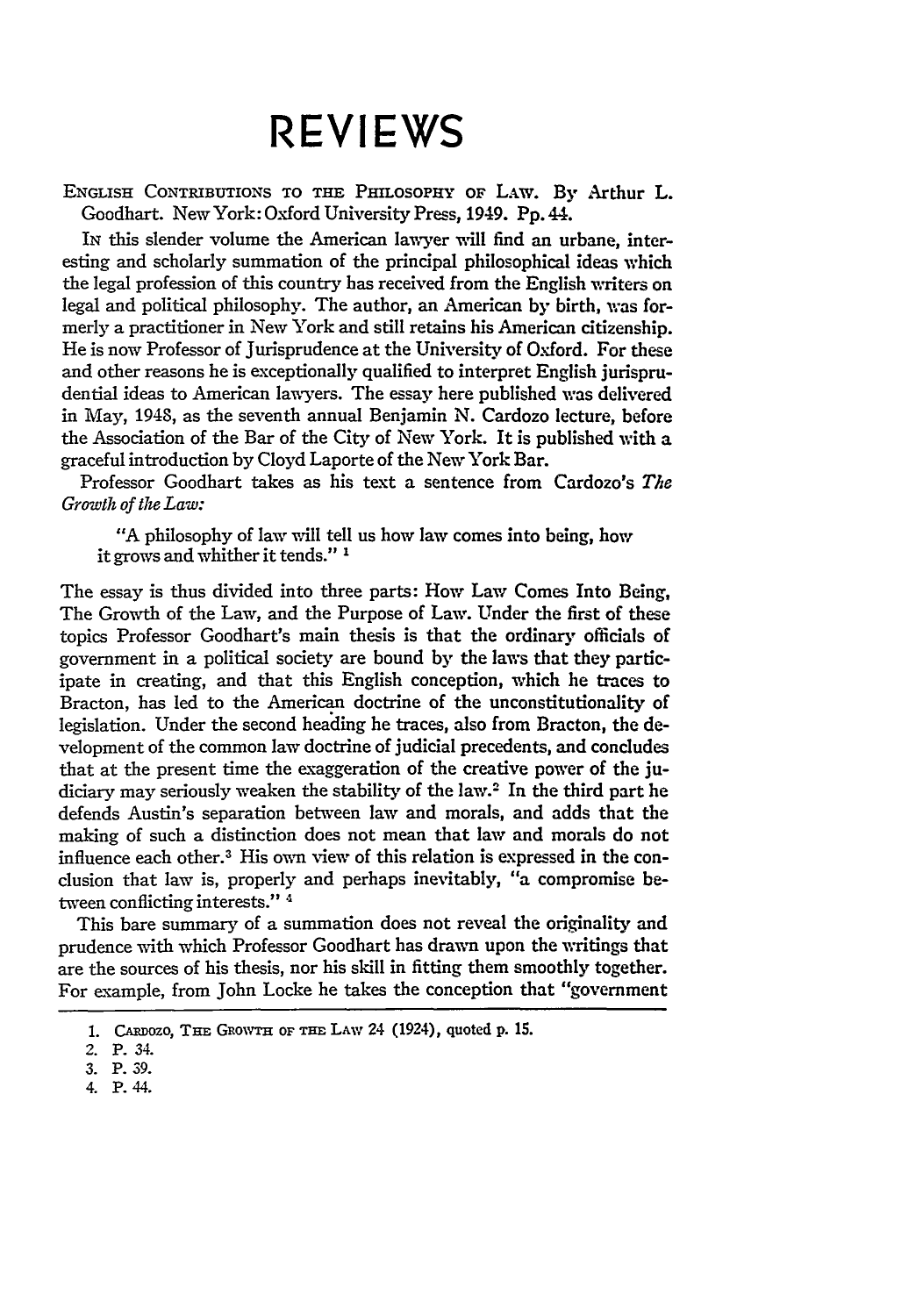is a form of trust" **5** and tries to show how this peculiar English concept of the trust provided a compromise between executive tyranny and the irresponsible tyranny of popular emotion. From Edmund Burke, whose writings on legal philosophy are seldom referred to by American jurisprudents, he brings out the conception of law as a compromise of conflicting interests,<sup>6</sup> a position more fully developed in Pound's sociological jurisprudence. The preference of Sir Francis Bacon, another neglected English legal philosopher, for "reason" over "custom" in the decision of novel cases is compared to Cardozo's division between "logic" and "history" as methods of the judicial process.7 However, I believe that Bacon's "reason" was much broader than Cardozo's "logic," and came closer to what Cardozo called "the philosophy of pragmatism." <sup>8</sup> The author pertinently observes that what is frequently ascribed to bad logic in the law is lack of uniformity in, or the "unreasonableness" of, the premises with which logic has to begin.<sup>9</sup> Again, in Austin's monumental work on jurisprudence he finds the view, more recently emphasized by Kelsen, that there is no distinction between public and private law. 10 Professor Goodhart regards the controversy over this point ''as merely a verbal one." **<sup>11</sup>**

One practical result of the English doctrine of the "rule of law," that the government rules under the law, is, the author says, "a strengthening of the respect for law" among the English people; **12** the ordinary man will more readily obey the law if he regards it as the expression of his own will and that of his fellow citizens. I do not question the reliability of Professor Goodhart's observation of English political society, but **I** believe that in the United States the same or a similar idea has had an opposite consequence. The principle that government derives its just powers from the consent of the governed is often here taken to mean, I believe, that whatever does not seem just to the ordinary citizen is not law for him but merely a trick of pressure groups and politicians. The greater respect for law among Englishmen than among Americans is more likely due to another factor which Professor Goodhart emphasizes, the unbroken continuity of English legal and political history over a period of at least seven centuries.13 Doubtless there are other explanations, for social causation is a baffling inquiry.

To the busy lawyer who has even a little time for such "useless" subjects as legal and .political philosophy Professor Goodhart's lecture can be recommended as a concise and enjoyable discussion of some basic presuppositions of American law.

EDWIN W. PATTERSONt

5. P. 23. 6. P. 26.

**-7. -P. 29.-**

8. P. 43.

9. P. 33.

10. P. 40.

11. P. 40 n.74. 12. P. 19.

13. P. 15.

t Cardozo Professor of Jurisprudence, Columbia University.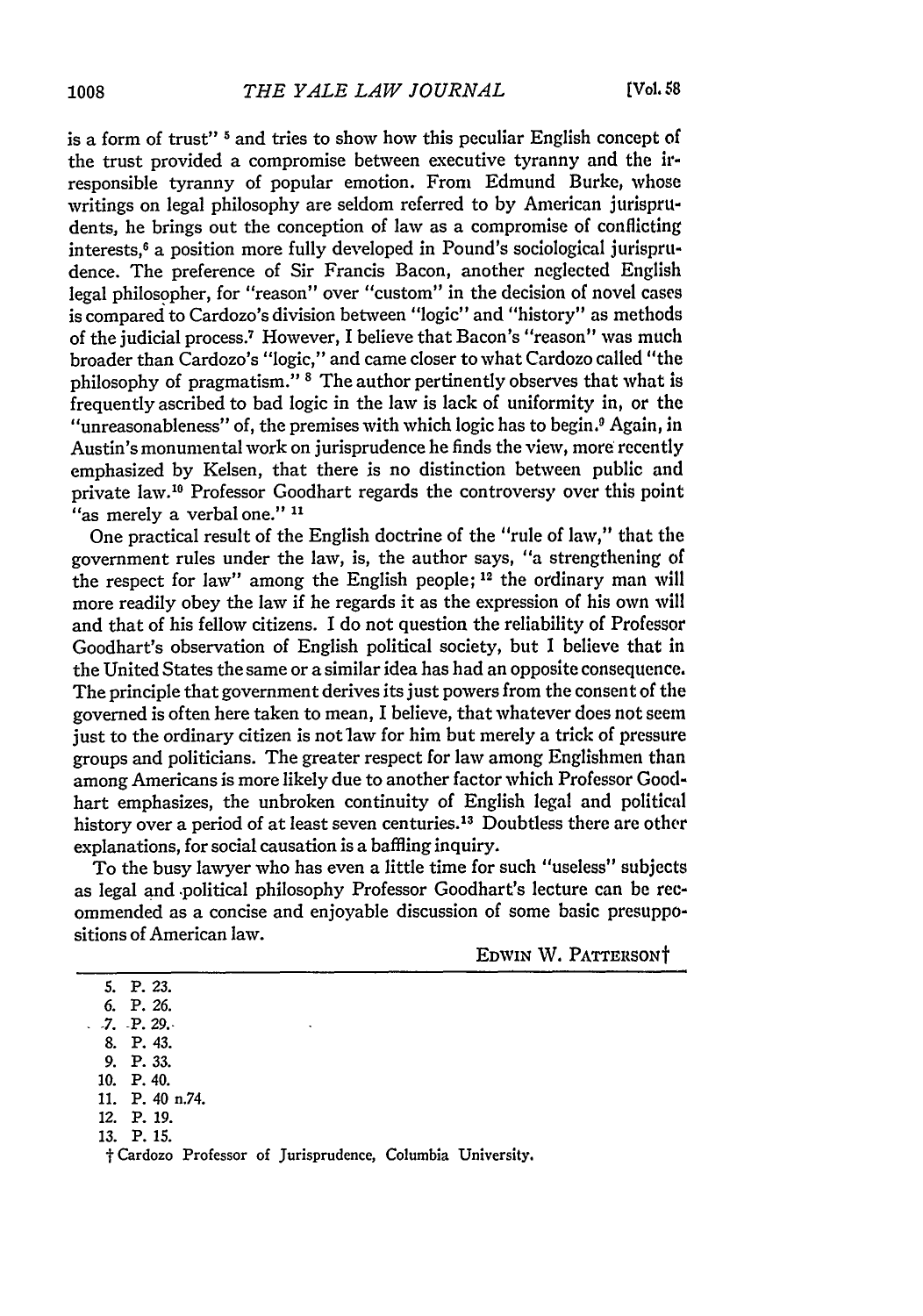NEW YORK UNIVERSITY SCHOOL OF LAW, SOCIAL MEANING OF LEGAL CONCEPTS: No. 1. INHERITANCE OF PROPERTY AND THE POWER OF TESTA-MENTARY DISPOSITION. New York, 1948. Pp. vi, 90.

IT is a truism of contemporary legal education that the field of decedents' estates presents an unparalleled opportunity for the teaching of lawyers' techniques. The opportunity arises, however, not so much from the multiplicity and complexity of problems in drafting instruments and construing statutes, as from the apparent absence of substantive problems involving issues outside the lawyer's technical competence. But the suspicion that substantive problems exist unnoticed is rapidly growing into a conviction, forcing itself upon scholars and practitioners alike, that traditional devices for the transmission of wealth from generation to generation are both insufficient in conception and inefficient in operation.

This dawning awareness has manifested itself both in practice and in academic expression. It has emerged in the development of the still halfillegitimate field of estate planning, which has advanced beyond the primrose path of tax avoidance, to pursue less purely asocial and more comprehensive goals.' In terms of academic expression--since it is clearly intended rather for the intellectually curious than for the professionally ambitious-this little collection of four essays, by an anthropologist, an economist, a sociologist, and a minister, $2$  suggests some of the possibilities for constructive reexamination of basic notions in a hitherto unreconstructed field of law.

Adamson Hoebel, who has been a pioneer in the anthropological education of lawyers,<sup>3</sup> contributes perhaps the most stimulating piece in the collection. He reminds us that inheritance involves primarily the acquisition of status rather than the transmission of goods, and that status is created and protected not only by the state, but by every form of familial and customary organization. With vivid example, he evokes the tremendous range and variety in the institutions of inheritance. The bulk of his paper is devoted to a demonstration of the weakness in the anthropological foundations of Marxism. The point has been made before that Morgan's conclusions, upon which Engels drew in *The Origin of the Family*, are incorrect; but the demonstration is no less effective in employing anthropological methods for the analysis of legal relations.

The sociologist, Paul Tappan, is almost as successful in his objective, which is "to provide some documentation of the relationship between law and society,"<sup>4</sup> and specifically of the relation of inheritance law to the in-

4. P. **55.**

<sup>1.</sup> See, e.g., SHATTUCK, AN ESTATE PLANNER'S HANDEOOK (1948).

<sup>2.</sup> Jerome Nathanson, a Leader of the New York Society **for Ethical** Culture.

<sup>3.</sup> See LLEWELLYN AND HOEBEL, THE CHEYENNE WAY (1941); Hoebel, Funda*wental Legal Concepts as Applied in the Stidy of Prinmitp'r Law,* **51** YAM L J. 951 (1942). See also Malinowskd, *A Arez, Istriment for the Intcrpretation of Lau-Especially Prinitive,* 51 YAix L. **J. 1237** (1942).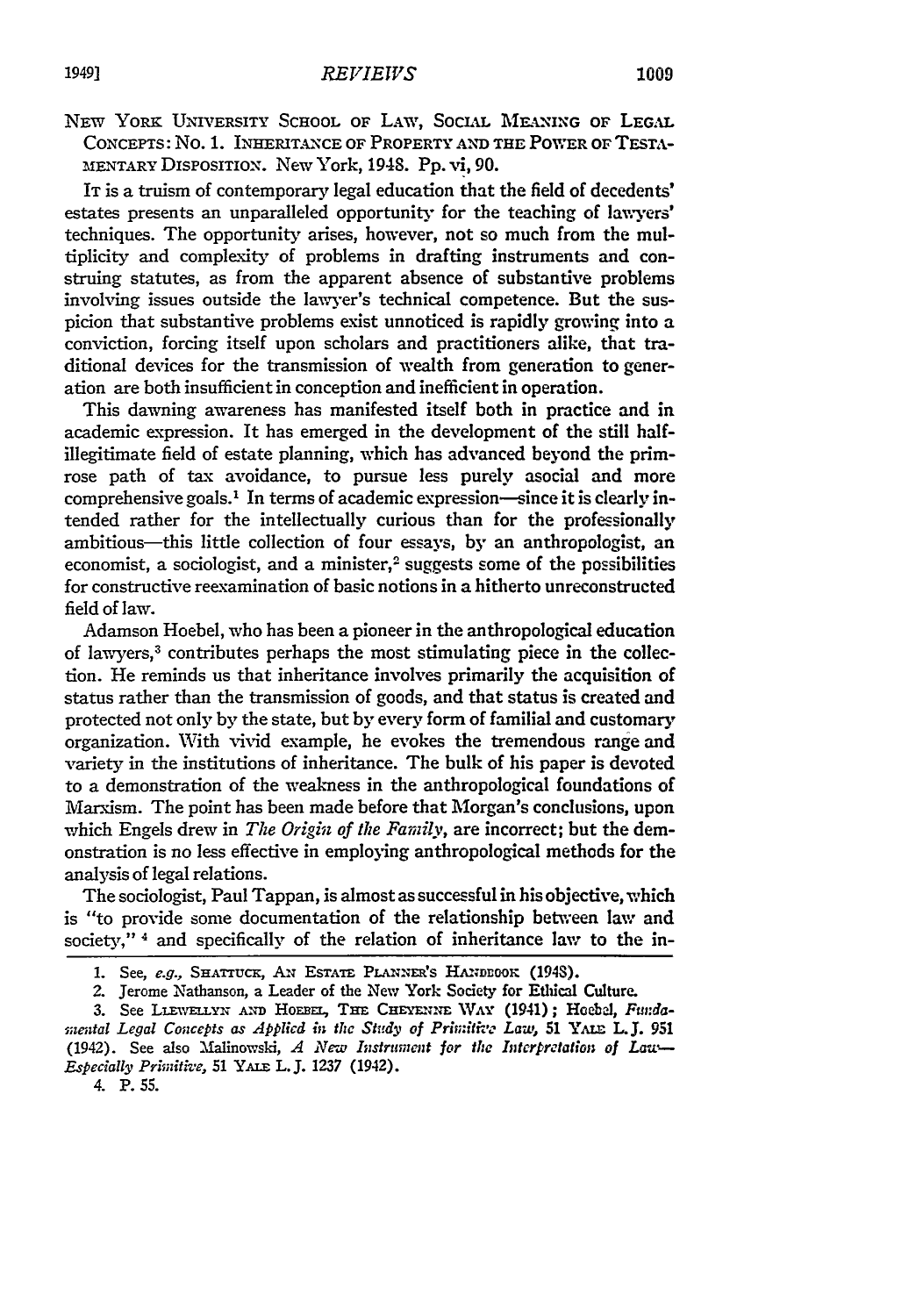stitution of the family. He traces the development of kinship organization from primitive nomadic and agricultural peoples, through feudal society, to the tenuous ties that now scarcely serve to bind, and **lie** points out a number of anachronisms and inconsistencies in our law of inheritance. The essay is evidence of the illumination his discipline can contribute.

Equally stimulating, if perhaps less satisfying, the contribution of economist A. Anton Friedrich is an analysis of inheritance in terms of the competing principles of equality of opportunity and freedom of initiative. The author attempts to resolve the problem by pointing to the development of institutional investors and self-investment by corporations as substitutes for the investment impetus of inherited wealth, which in turn is being reduced by progressive income and estate taxation. He concludes that "inherited wealth is of decreasing importance in our economy."<sup>5</sup> But in reaching his conclusion he by-passes the growing problems of new sources for risk capital, and of minimal protection for those beyond the ultimate desirable reach of social security plans. This is the area of "estate planning" in which creative cooperation between economists and lawyers is most needed, and least in evidence. It is the area on which Mr. Friedrich would surely have focused, if his attention had not initially been directed to legal concepts rather than to social problems.

The final essay in the collection, Jerome Nathanson's piece on the Ethics of Inheritance, points up the limitations on the method of the symposium. Putting aside the investigations of his colleagues into the roots and functions of the institution, Mr. Nathanson asks whether inheritance is a Good Thing or a Bad Thing, and, having decided that it is a Bad Thing, he suggests we abolish it, except as to minor personal possessions. While his criticism of the lawyer's fetish of testator's intent is certainly deserved, **he** dismisses the problem of individual social security, observing that "society as a whole has an obligation here, whatever techniques it may develop to meet it." **6** His plan to eliminate private accumulations of wealth over the generations necessarily results in a substantially increased concentration of wealth in governmental hands, in order to perform functions formerly accomplished by private accumulations. It may not produce a net gain in achieving the author's expressed goal of making individuals count as persons. Indeed the difficulty in making ethical generalizations about inheritance becomes speedily apparent when one considers that the concept covers fortunes so large they grow faster than they can be squandered, and savings inadequate to maintain the dependents of the decedent. Differing problems require differing solutions, and the expert on ethics must give way to the (one trusts)- ethical expert.

We are only beginning to realize that all of commercial law is not controlled by the simple sale of a haystack, but that there is rather a whole

**<sup>5.</sup>** P. **53.**

**<sup>6.</sup>** P. **89.**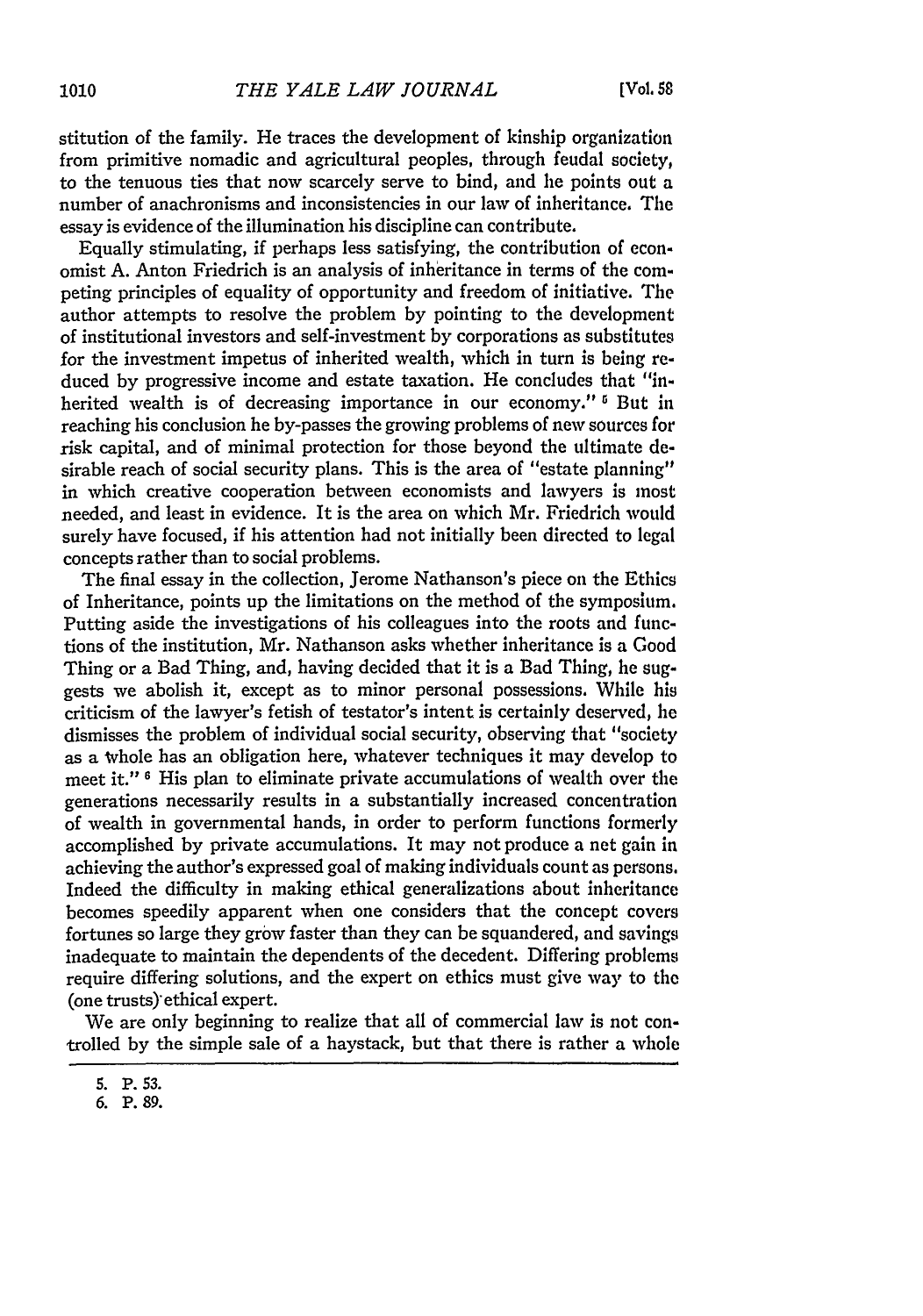continuum of transactions, for example in the field of credit transactions, from the purchase of a dining-room set to the purchase of rolling stock, each of which must be examined individually in its economic setting.<sup>7</sup> Likewise in the field of real property we are learning to distinguish the analysis of rights in the land of another sought by the single residential property owner, from those sought by the river valley authority.<sup>8</sup> But the field of decedents' estates is only in the process of emancipation from a separation of subject matter according to the technical device employed for the transmission of wealth from generation to generation, exemplified by the separate courses in wills and testamentary trusts.<sup>9</sup> Even where the subject matter is unified, attention is still focussed on the type situation and its consequences for the theoretical individual participants, rather than on the diverse phenomena, from the \$1,000,000 to the \$500 estate, and from the inventory of cash and gilt-edged bonds, to the inventory of active, unincorporated business enterprise, all subsumed under the title of inheritance.

The total impression one receives of the New York University Conference Committee's first attempt is rather like that of a carpenters' convention, where the program committee has arranged for a panel of eminent authorities to talk on "Roofing." The anthropologist leads off with a paper on the development of roof structures from the New Guinea thatch to the pinnacle of the Empire State Building; the economist attacks the problems of the roofing materials monolopy; the sociologist discusses the connection between leaky roofs, poor housing, and juvenile delinquency; while the fourth speaker, a well-known sports writer, discusses the advantages of flat roofs for pigeon fanciers.

The carpenters are enlightened; but they wish their committee had got together with the speakers beforehand, found out what the people who live under roofs are most concerned about anyway, and concentrated on a real analysis of one of those problems.

ADAM YARMOLINSKY T

THE LAW OF **FREE** ENTERPRISE. By Lee Loevinger. New York: Funk & Wagnalls Co., 1949. Pp. xi, 431. \$5.00.

**DURIG** the last ten years, great bundles of cases have been added to the pile of law on the regulation of business. No Supreme Court term has ended without a batch of decisions on the anti-trust laws, the Robinson-Patman

**9.** See Gulliver, Book Review, 43 YALE L. J. 1348 (1934); GULLIVER, CASES AND OTHER MATERIALS ON THE LAW OF ESTATES (mimeo., rev. ed. 1946); SIMES, CASES AND MATERIALS ON TRUSTS AND SUCCESSION (1942).

**-** Member of the New York Bar; Visiting Lecturer in Law, Yale Law School.

<sup>7.</sup> See, *e.g.*, Gilmore and Axelrod, *Chattel Security*, 57 YALE L.J. 517, 761 (1948).

*S.* See, *e.g.,* McDougal, *Mumicipal Land Policy and Control,* in PRAcricn.c *L.Aw* INSTITUTE, SIGNIFICANT DEVELOPMENTS IN THE LAW (1946); MCDOUGAL AND HALZE, PROPERTY, WEALTH, LAND (1948).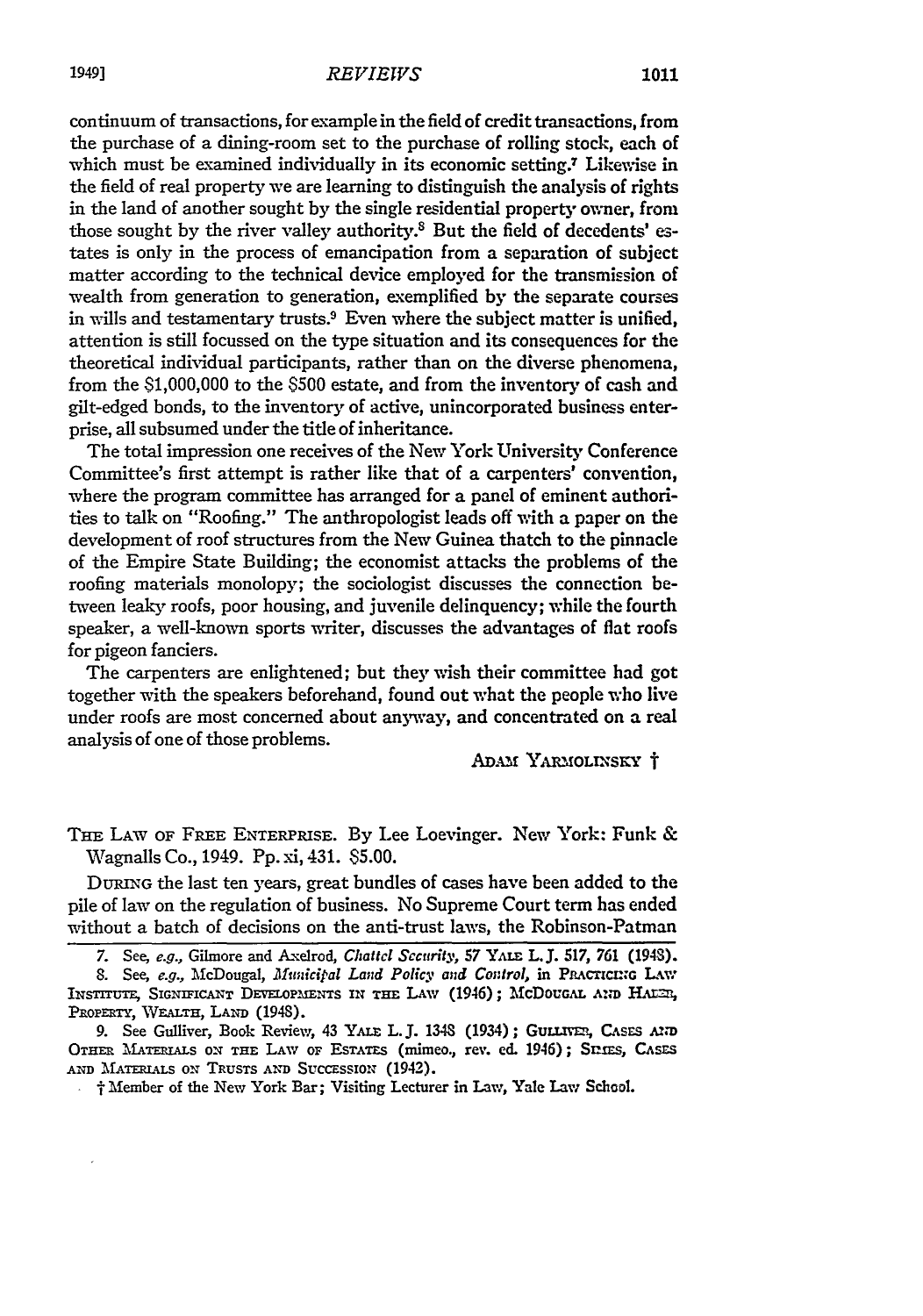Act and unfair trade practices. In the law reviews, lawyers have tried desperately and lengthily to tell each other about the latest changes in the law of business. Lee Loevinger thinks it only fair to let the businessman in on what is going on.

Only the greedy can question the soundness of the idea. When the average businessman-who will live in legend-has no idea of what the law is and must run to his lawyer before making any decision, you might as well not have any laws. For, as Mr. Loevinger points out, "the whole purpose of having rules is to give people the knowledge of how to act (or not to act) without the necessity of getting specific instructions from someone else on every problem." **I**

The author's job was in reality two jobs, both tough. First, he had to puzzle out the present state of the law of trade regulation. And then he had to write so that someone unfamiliar with the legal mysteries could understand what he was talking about. He does both jobs well.

The author starts with fundamentals: the forms of business organization, the history of their regulation, the reasons for our present policies, and the scope of state and federal action. He then traces separately the development in each of the major fields of trade regulation: restraints of trade, monopoly, discrimination among customers, and unfair competition. When black-letter conclusions are justified, his are stygian. But when uncertainty is the true situation, Mr. Loevinger does not try to hide it.

The result is an accurate picture in fairly precise terms of what a businessman can and can't do today-and why. The author then tells the businessman what he can do if someone does to him what no one should have done. And what the Government will do if it has the time and money.

The book is not perfect, even within the limits set for it. Organizationally, it falls down in places—and in an expository work of this type the error is serious. There is, for example, little reason for separating the discussion of restraints on trade from the discussion of monopoly by two chapters on discrimination among customers and unfair competition. In view of the developing idea that market control alone is an offense,<sup>2</sup> monopoly deserves separate discussion. But not so far separate from the other half of the problem, restraints on trade.

Some readers may regret a few exclusions. For example, Mr. Loevinger fails to point out that the Robinson-Patman Act may have results directly opposed to the spirit of the anti-trust laws. The author notes that the Act springs from a somewhat different tradition. But he neglects the popular argument that, in industries where there are only a few sellers, discrimination among customers is frequently the only possible kind of effective competition.<sup>3</sup>

**1.** P. **3.**

<sup>2.</sup> See, *e.g.,* Rostow, *The New Sherman Act: A Positive Instrument of Progress,* 14 U. **oF** Cir. L. REv. 567 (1947).

**<sup>3.</sup>** See Comment, 58 YALE L. J. *426* (1949). The author does lay into a couple of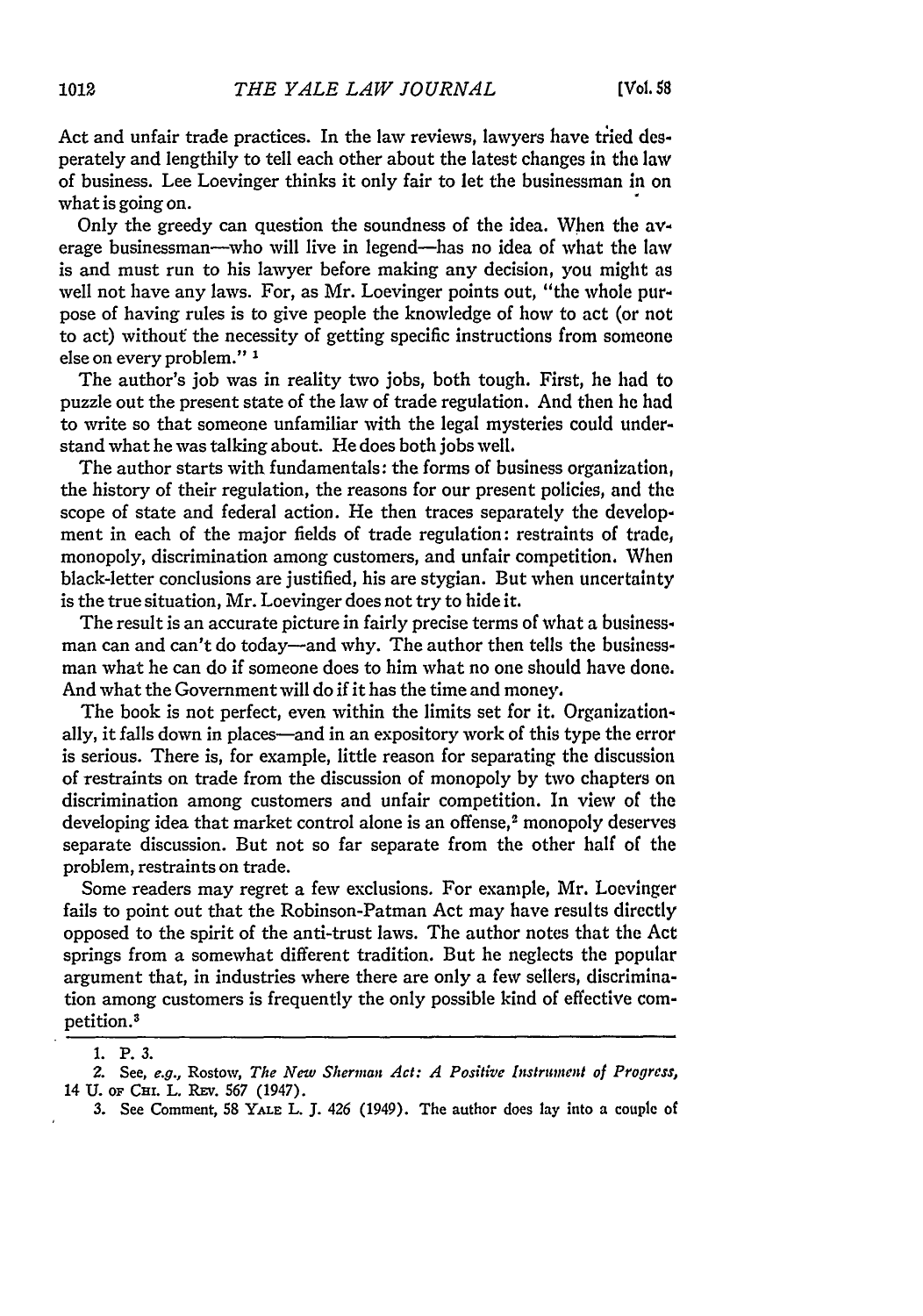Probably, omissions of this sort are the result of a healthy disrespect for the available evidence. Mr. Loevinger differs sharply with those who insist that the anti-trust laws have failed. Equally, he refuses to call them a crashing success. Instead, he prescribes an "investigation of the facts throughout the field." You can't ever argue with that suggestion. And, since the book does what it tries to do so well, why ask for more?

That the book was written for businessmen should not disqualify it to a legal audience. With the exception of those happy few who can and do write law review articles on anti-trust, the lawyers are rare who would not like to know more about the field. Mr. Loevinger, as a contributor to law reviews on the subject and as a member of the staff of the Anti-Trust Division under Thurman Arnold, is qualified to fill the need. The book is profusely documented—no footnotes, but page references to an appendix; and another appendix contains digests of every Supreme Court anti-trust case. Moreover, unlike some law review articles, *The Law of Free Enterprise* can be read easily.

Style-wise, the book follows the sound idea that "The use of ordinary English, rather than legal jargon, is more likely to clarify than to obscure the thought." 4 This does not mean that Mr. Loevinger is a stylist, for he is not. He merely tries to write English without mystery. There are, of course, a few slips. One will live: "Perhaps the inference of a theoretical relationship of causation between an abstract relationship of discrimination and an intangible condition of competition simply becomes too abstruse even for a judicial hypothesis."<sup>5</sup>

The example merely shows the sort of thing the author has tried to avoid. Generally, he succeeds. The pity, of course, is that his success requires comment.

JAY H. TOPKIST

**STURGES:** CASES **ON** DEBTORS **ESTATES** (4th ed.). By Eugene V. Rostow. St. Paul: The West Publishing Co., 1949. Pp. xxi, 1306. 89.00.

THE publication of the new edition by Professor Rostow of Dean Sturges' casebook on Debtor's Estates will undoubtedly be greeted with enthusiasm by its friends in the teaching profession. Of course, a review of the fourth edition of a well known casebook, such as this is subject to intrinsic limitations and can achieve little in fundamental appraisal of the accomplishment or in basic criticism. Professor Rostow, who this time did not enjoy the co-

practices that are outrageously inconsistent with the idea of competition: the laws which permit a seller to dictate minimum resale prices, and the quaint municipal habit of licensing everything "that moves, stands still or makes a profit." P. 202.

<sup>4.</sup> P. 268.

<sup>5.</sup> **Pp.** 140-1.

t L.L.B., Yale Law School, Feb., 1949.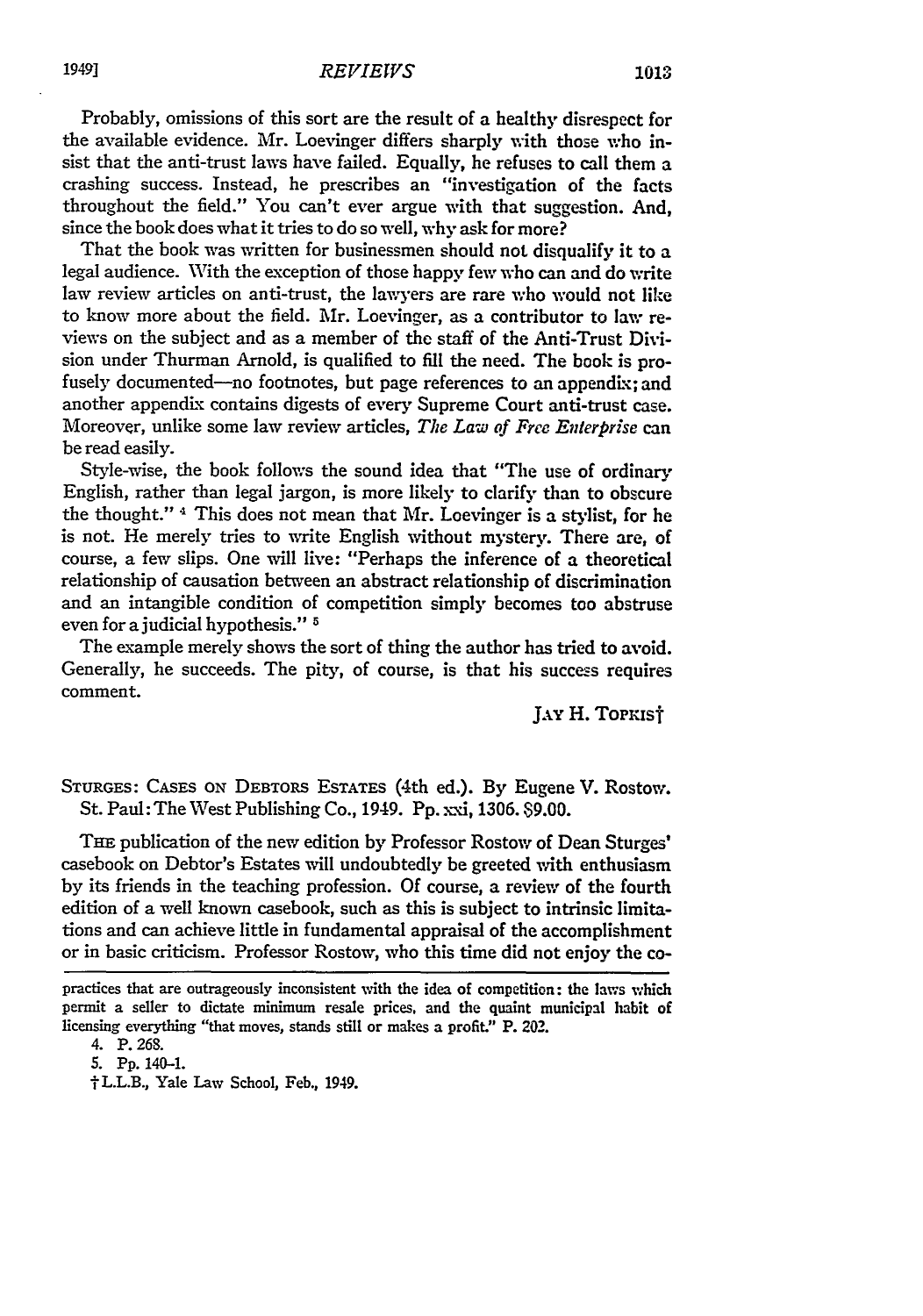operation of his former co-editor, Professor Poteat, makes it clear in his preface that other professional burdens deprived him of a much hoped for occasion to experiment with a fundamental reorganization. His own words reveal, however, that he would have retained "the comparative approach which is the basic premise of this book." It is also worth noting that the present editor makes specific reference to the divergent theories of how to organize a casebook in this field which the reviewers of the pertinent casebooks have voiced, but obviously considers the question closed so far as his own judgment in the matter is concerned.

To Professor Rostow, then, the law of Debtor's Estates remains essentially and categorically the law of *insolvent* debtor's estates and their liquidation or rehabilitation. The general law of execution-including such topics as judgment liens, the operation of the recording acts in that respect and redemption  $<sup>1</sup>$ -as well as the auxiliary remedies of attachment, garnishment,</sup> supplementary proceedings, creditor's bills, third party orders etc. appear on the stage only through side entrances, such as  $\S$  67 and 70 c and e of the Bankruptcy Act, if at all. Important and troublesome conflict problems such as involved in *Sanders v. Armour Fertilizer Works 2* and *lturon Holding Corp. v. Lincoln Mine Operating Co.'* or cases laboring over the priorities betveen the various individual remedies are thus excluded from Professor Rostow's show although they also may influence the lawyer's choice of his proceedings or forum. But, as said before, the reviewer believes that the major premises in the selection of materials must now be accepted as the editor's established prerogative.

The editor has exhibited great diligence and wise choice in keeping the materials up to date. His ever improving hand can be seen not only in the addition and deletion of numerous cases, but also in the addition of new subsections, the changes of subtitle headings, the rearrangement of numerous cases, the insertion of new paragraphs in his introductory or supplementary notes, the inclusion of copious new footnote material and finally the enlargement of the bibliographical references. According to the somewhat cursory count of the reviewer, 65 new cases, almost all of them decided since the last edition,<sup>4</sup> have been inserted, while 41 of the old cases have been totally deleted, 12 others (two of which might be missed **5)** have been reduced to

**5.** American Surety Co. v. Connor, 251 **N.** Y. 1, **166 N. E. 783** (1929); Feist **v.** Druckerman, 70 F.2d 333 (2d Cir. 1934).

**<sup>1.</sup>** See in this connection Note, *Judgments-Linmitations Upon Actions, Exreculions and Liens,* 24 **MIx.** L. **REv. 660** (1940); Note, *Execution Sales-Rights of Bona Fide Purchasers,* 24 **MINN.** L. Ray. 805 (1940) ; Note, *Redemption From Judicial Sales, 5* **U.** or **CHi.** L. REv. **625** (1938); Brown, *Execution Sales: Lien Divestiture and Distribution of Proceeds in Pennsylvania,* 17 **TEMP.** L. **Q.** 217 (1943).

<sup>2. 292</sup> **U. S.** 190 (1934).

**<sup>3. 312</sup>U. S.** 183 (1941).

<sup>4.</sup> The lion's share of the new cases belongs, of course, to the Supreme Court of the United States in its interpretation of the Chandler Act which had been in force for **less** than two years when the former edition appeared.